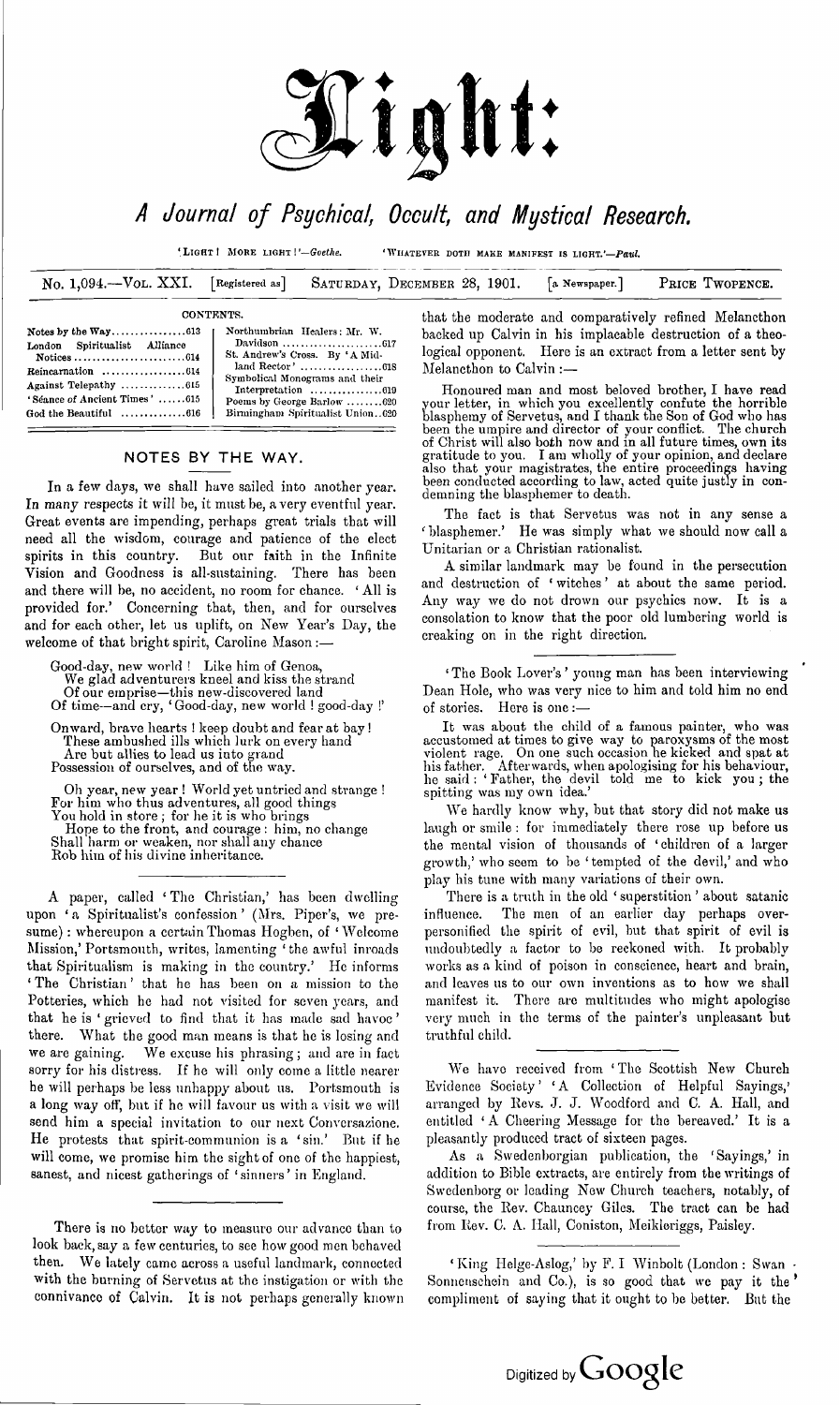subjects and the form are adventurously high,—a tragedy and a serious drama, in blank verse. The book, just over 100 pages, is very pleasantly produced ;—simple workmanship, but original and good.

We have been asked to notice No. I. of 'Poems for the age ': 'The last flame of Hell,' by J. B. M. Barnes, B.A. (London : John Heywood.) Candidly, while approving the sentiment, we do not like what is called the 'poem'; but we know we are hard to please in relation to poetry. It is like fish or playing the fiddle:—in order to be enjoyed it must be very, very good.

To be perfectly fair, we will not select a passage but quote the first few lines we notice on opening the little booklet. The last flame ' is supposed to be speaking  $\frac{1}{10}$ ' The last flame' is supposed to be speaking :-<br>But what am I that I should teach.

But what am I that I should teach, Can Hell's last flicker think to preach ?— Then one more spurt afore I die — I crack great words altho' a lie I am from first to last indeed For I am nought but dying creed. <sup>O</sup> man, vain priest, where art thou now? — With Mammon'<sup>s</sup> goods <sup>I</sup> thee endow, But when I'm gone with fabled de'il On old Hell's ghost wilt then find weal ?

That is not exactly the fish that tempts or the fiddleplaying that charms.

Just because good Spiritualists are not afraid of death, they are free from the worry that kills; and so, though quite willing to go, they somehow contrive to stay. Here is a delightful little poem (good for the close of another year) which, though not exactly written for a nice old Spiritualist, exactly fits at least one well known to us:—

We cannot help laughing—we find it so queer— Recalling the time when we had an idea That to live to be eighty meant almost the same As being too old to remember your name ;

To keep in a corner as blind as a bat, To knit woollen stockings or play with the cat, To sit in an armchair and doze half the day, Or grumble and growl in the stupidest way ;

*To* make a great fuss at the least breath of air, To have no new dresses or crimps in your hair ; Drink very weak tea and soak all your toast, Be toothless and wrinkled, and deaf as a post.

These singular notions are queer to recall ; And isn't it funny to think of them all When we look at this lady whose age is fourscore Looking young enough yet to live eighty years more ?

We all have learned better, and thank her that she Has shown us how young an old lady can be ; Here's love and good wishes to one we have seen Who says she is eighty and seems like eighteen !

## LONDON SPIRITUALIST ALLIANCE, LTD.

A meeting of Members and Associates of the Alliance will be held in the Regent Saloon, St. James's Hall *(entrance from Regent-street), on* the evening of Thursday, January 9th, 1902, when

MR. ROBERT KING Will give an Address on

## **'THE "RATIONALE" OF MEDIUMSHIP.'**

The doors will be opened at <sup>7</sup> o'clock, and the proceedings will be commenced punctually at 7.30.

Admission by ticket only. Two tickets are sent to each Member, and one to each Associate, but both Members and Associates can have additional tickets for the use of friends on payment of Is. each.

One or more members of the Council of the Alliance will be in attendance at the rooms, 110, St. Martin's-lane, W.C., every Wednesday, from 3 p.m. to 5 p.m., and will be pleased to meet any friends who may wish for an interview,

## REINCARNATION.

Reincarnation is a subject about which your re amicably, while 'LIGHT' holds the scales evenly s may weigh their own and each other's ideas on Nevertheless, I should like to draw the attenti sides to some considerations which it seems neither of them bears constantly in mind, a fo that detracts somewhat from the value of their for they do not appear always to remember th nation is an Eastern conception, which cannc judged by Western methods and standards, generations we Westerns have been educated in of ' one man, one life,' until we may be said now almost hereditary predisposition in its favour: same time, thanks to the decay of old-fashioned ideas about the future life have become rathi dubious. And so, while on the whole faithful opinions, we Westerns sometimes like to flirt, with Eastern ideas: and especially is this the regard to the doctrine of Reincarnation, which w as if it were a matter of fact, that had its'ori beginning,' but as if it were a matter of preferen still to be decided, and to be decided chiefly on grounds. 'I cannot bear the idea!' settles the Reincarnation for a good many people !

To the West, Reincarnation is a novelty, an ii which does not fit into our systems either of re philosophy. As conceived by us, it stands is detached, and therefore deprived of the supp doctrines into which it naturally dovetails : and us like a word out of a sentence, or a whe< machine, the use or value of which, when take we cannot properly estimate. Our most seriou in favour of Reincarnation is that it is necess perfectioning of man; our most serious argumen is that a benevolent God would not send us bad this vale of tears. But, unfortunately, thes legitimate arguments at all, for if we believe <sup>i</sup> government of the Universe we are *bound* to rec whatever is actually happening—whether it be tion, or one earth life only—*musl* demonstrate t and goodness of God, and is *necessarily* the best f

To the Hindu or Buddhist, on the other han nation seems a self-evident fact: for it is, will integral part of a perfectly consistent explanat Universe, that for ages his forefathers have acc out suspecting the existence of any other altern that has now become, as it were, a part of his me a philosophy which has the completest possible Evolution for its central conception: which for of years has recognised cyclic motion, with : periods of activity and repose, as a universal pl in Nature : which includes in ' Nature ' both the the invisible universes : and which regards th interaction of spirit and matter, and the suprema as facts as real, and as invariable, as we regard gravitation. Reincarnation, we are often told, is <sup>i</sup> from Karma, or the doctrine that every good, evil, thought, word, and action bears in itself, law, its own appropriate and inevitable conseqi aggregate of which natural consequences, in some and wonderful way, brings evolution about, and ' perfection. But that conjunction of Reincarn Karma is not all that is required, for the two to inseparable from the doctrine of Maya, and, in all the rest of the great system of philosophy wh theory of Emanation, 'or the deific nature of Universe, for its basis : and which has for its human perfection, any more than mineral per

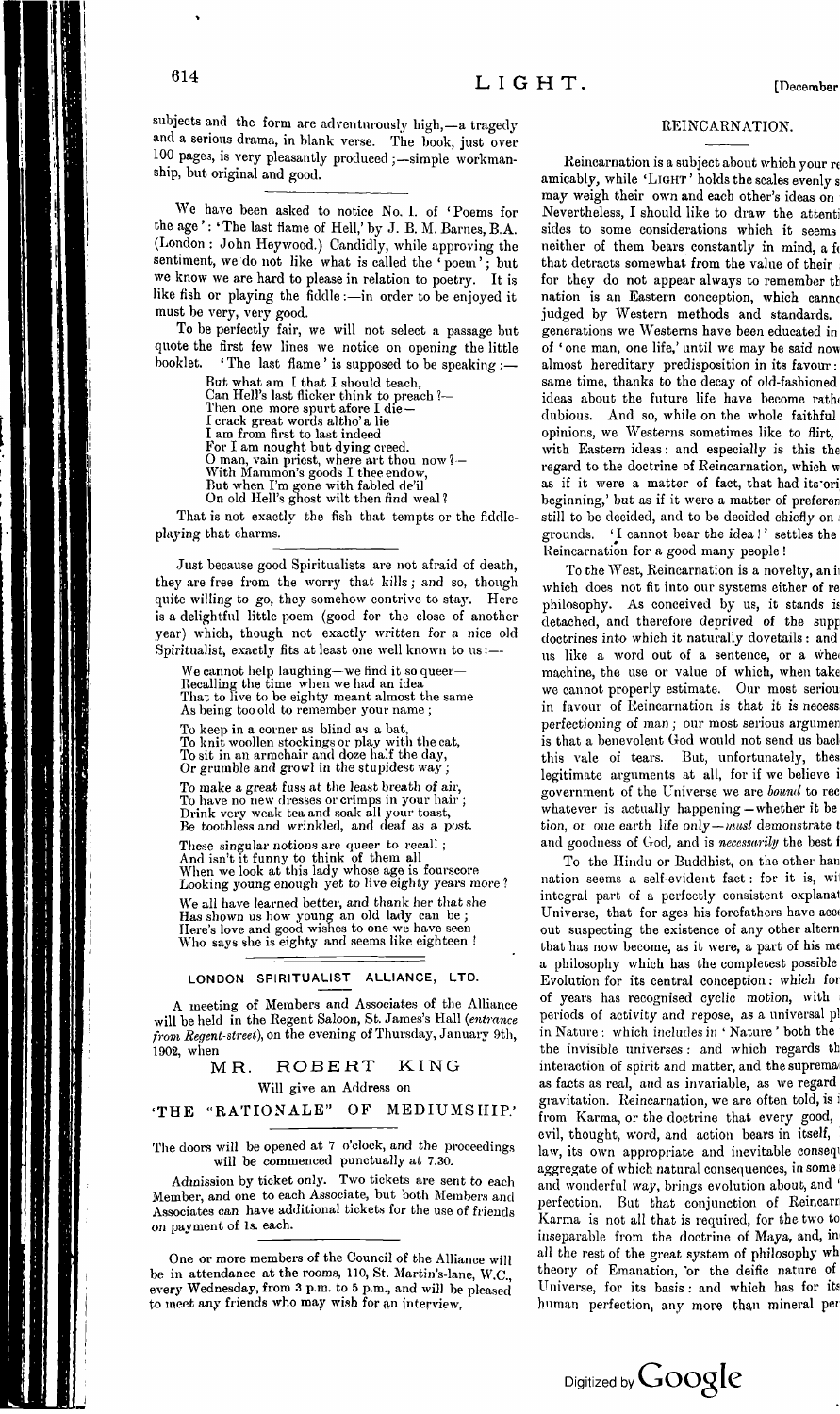**subjects and the form are axlventuroindy high,—a tragedy** REINCARNATION. and a serious drama, in blank verse. The book, just over 100 pages, is very pleasantly produced; -simple workmanship, but original and good.

We have *been* asked to notice No. I. of ' Poems for the age ': 'The last flame of Hell,' by J. B. M. Barnes, B.A. (London : John Heywood.) Candidly, while approving the sentiment, we do not like what is called the ' poem '; but we know we are hard to please in relation to poetry. It is like fish or playing the fiddle:—in order to be enjoyed it must *be very, very* good.

To *be* perfectly fair, we will not select a passage but quote the first few lines we notice on opening the little booklet. ' The last flame ' is supposed to be speaking :—

But what am I that I should teach, (fan Hell's last flicker think to preach <sup>1</sup>— Then one more spurt afore I die -I crack great words altho'a Jie I am from first to last indeed For I am nought but dying creed. 0 man, vain priest, where art thou now *<sup>1</sup> -* With Mammon's goods I thee endow, But when I'm gone with fabled de'il On old Hell's ghost wilt then find weal?

That is not exactly the fish that tempts or the fiddleplaying that charms.

Just because good Spiritualists are not afraid of death, they are free from the worry that kills*; and m,* though quite willing to go, they somehow contrive to stay. *Here it* a delightful little poem (good for the close of another year) which, though not exactly written for a nice old Spiritualist, exactly fits at least one well known to us:—

We cannot help laughing—we find it so queer— Recalling the time when we *had* an *idea* That to live to be eighty meant almost the same As being tooold to remember your name;

To keep in a comer as blind as a bat, To knit woollen stockings or play with the cat, To sit in an armcliair *and* doze half the day, *Or* grumble and growl in the stupidest way ;

To make a great fuss at the least breath of air, To have no new dresses orcrimps in your hair; Brink very *weak tea and* soak all your toast, Be toothless and wrinkled, and *deaf* as a post.

These singular notions are queer to recall ; And isn't it funny to think of them all<br>When we look at this lady whose age is fourscore<br>Looking young enough yet to live eighty years more ? We all have learned better, and thank her that she

Has shown us how young an old lady can be;<br>Here's love and good wishes to one we have seen Who says she is eighty and seems like eighteen !

### LONDON SPIRITUALIST ALLIANCE, LTD.

A meeting of Members and Associates of the Alliance will be held in the Regent Saloon, St. James's Hall *(entrance from Regent atreet*), on the evening of Thursday, January 9th, 1902, when

#### MR. ROBERT KING

Will give an Address on

**'THE "RATIONALE" OK MEDIUMSHIP.'**

The doors will be opened at 7 o'clock, and the proceedings will be commenced punctually at 7.30.

Admission by ticket only. Two tickets are sent *to eneb* Member, and one to each Associate, but both Members and Associates can have additional tickets for the use of friends on |»yrm-nt of Is. *each.*

One or more members of the Council of the Alliance will be in attendance at the rooms, 110, St. Martin's Jane, W.C., *every* Wednesday, from 3 p.m. *to 6* p.rn., ami will lx- pleased to meet any friends who may wish for an interview.

Reincarnation is a subject about which your readers differ amicably, while 'LIGHT' holds the scales evenly so that they may weigh their own and each other's ideas on the subject. Nevertheless, I should like to draw the attention of both sides to some considerations which it seems *to* me that neither of them bears constantly in mind, a forgetfulness that detracts somewhat from the value of their arguments: for they do not appear always to remember that Reincarnation is an Eastern conception, which cannot *be* fairly judged by Western methods and standards. For many generations we Westerns have been educated in the theory of 'one man, one life,' until we may be said now to have an almost hereditary predisposition in its favour: ami at the same time, thanks to the decay of old-fashioned ' faith,' our ideas about the future life have become rather hazy and dubious. And so, while on the whole faithful to our old opinions, we Westerns sometimes like to flirt, as it were, with Eastern ideas: and especially is this the case with regard to the doctrine of Reincarnation, which *we* treat, not as if it were a matter of fact, that had its origin 'in the beginning,' but as if it were a matter of preference or taste, still to be decided, and to be decided chiefly on sentimental grounds. 'I cannot bear the idea!' settles the question of Reincarnation for a good many people !

To the West, Reincarnation is a novelty, an importation, which does not fit into our systems either of religion or of philosophy. As conceived by us, it stands isolated and detached, and therefore deprived of the support of the doctrines into which it naturally dovetails: and so it is for us like a word out of a sentence, or a wheel out of <sup>a</sup> machine, the use or value of which, when taken by itself, we cannot properly estimate. Our most serious argument in favour of Reincarnation is that it is necessary for the perfectioning of man ; our most serious argument against it is that a benevolent God would not send us back again into this vale of tears. But, unfortunately, these are not legitimate arguments at all, for if we believe in a divine government of the L'niverse we arc *bound* to recognise that whatever is actually happening — whether it be lieincamation, or one earth life only—*nuut* demonstrate the wisdom and goodness of God, and is *necessarily* the best for man.

To the Hindu or Buddhist, on the other hand, Reincarnation seems a self-evident fact : for it is, with him, an integral part of a perfectly consistent explanation of the Universe, that for ages his forefathers have acceptai without suspecting the existence of any other alternative ; and that has now become, as it were, a part of his mental selfa philosophy which has the complètent possible scheme of Evolution for its central conception : which for thousands of years has recognised cyclic motion, with alternating periods of activity and repose, as a universal phenomenon in Nature : which includes in ' Nature ' both the visible and the invisible universes: and which regards the constant interaction of spirit and matter, and the supremacy of spirit, as facts as real, and as invariable, as we regard the law of gravitation. Reincarnation, we are often told, is inseparable from Karma, or the doctrine that every good, and every evil, thought, word, and action bears in itself, by natural law, its own appropriate and inevitable consequence-the aggregate of which natural consequences, in some mysterious and wonderful way, brings evolution about, and 'makes' for perfection. But that conjunction of Reincarnation and Karma is not all that is required, for the two together are inseparable from the doctrine of Maya, and, indeed, from all the rest of the great system of philosophy which has the theory of Emanation, *or* the deific nature of the whole Universe, for its basis: ami which has for ita goal, not human perfection, any more than mineral perfection, or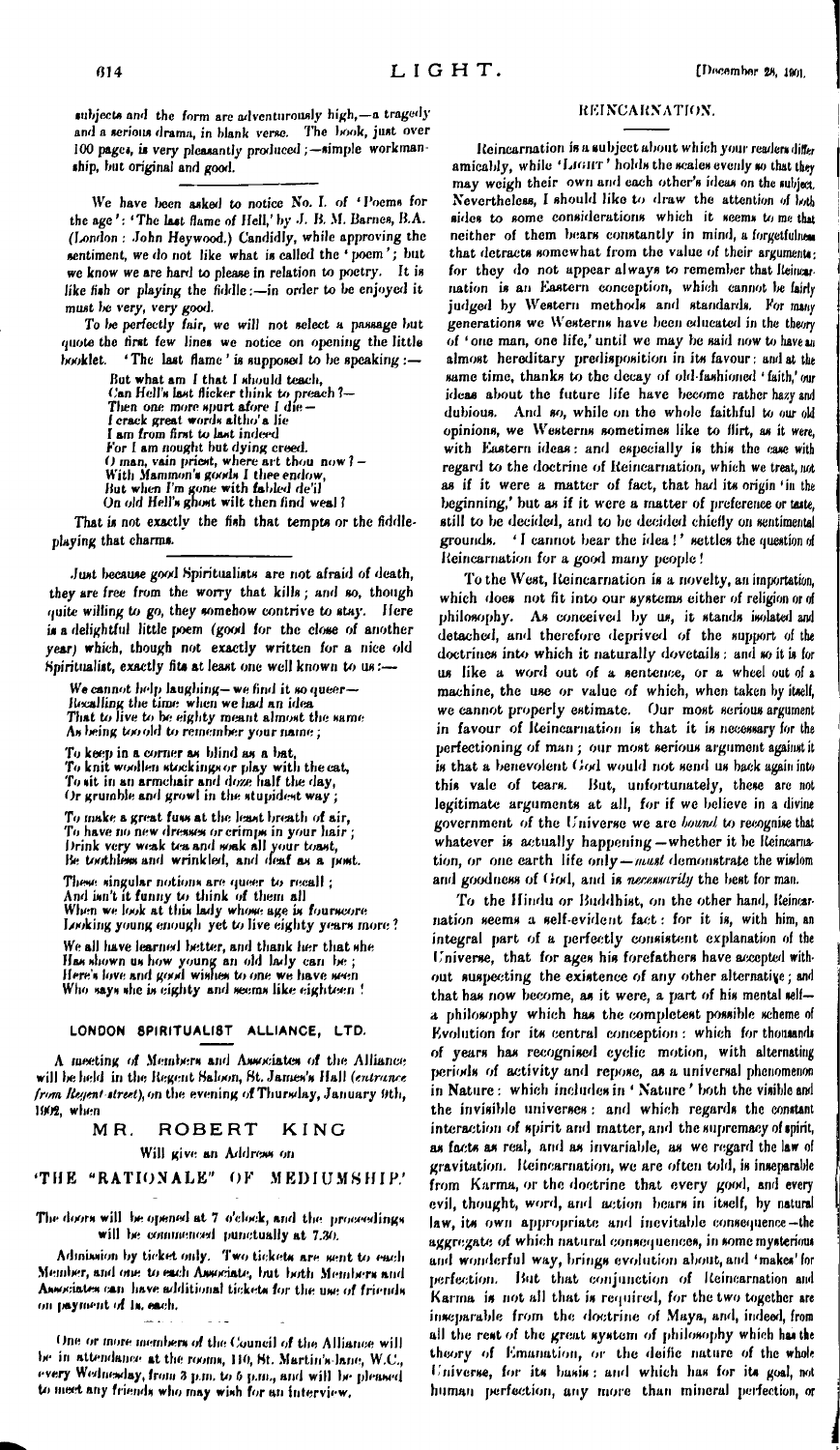vegetable perfection, but divine perfection—the gradual perfecting of the imperishable monad or Ego, in and through **itatee** of consciousness as different from that of man, and as superior to it, as human consciousness is different from, and superior to, the consciousness of the mineral or the plant.

Reincarnation, we must remember, belongs properly to a cosmic system in which Heaven and Hell, which are regarded by us as ultimate goals, are merely appropriate Mayavic dreams occurring during the period of repose that follows the period of activity, and completes a single life in the earth sphere : and wc must also remember that to escape from the endless round of karma-created births and deaths in our present human stage of development, to a higher and happier kind of existence, as the Ego has already escaped from the lower stages, is the object of the believer in the real theory of Reincarnation: and this the believer in Reincarnation does not think he can accomplish by becoming a perfect man, any more than a horse could attain to the human stage of consciousness by becoming a perfect horse. The perfecting of human nature is already provided for, he thinks, in the accumulation of experience and the development of reason : but the attainment of a higher nature than the human does not depend upon anything that experience and reason can teach, but can be known only by being revealed to us by beings who have already become more than men : and whose revelations in this respect form the subject matter of the Hindu and Buddhist Holy Books.

Taken in conjunction only with the doctrine of Karma, Reincarnation is little more than a device by which an Omnipotent Power, called the ' Law of Karma,' carries out in other lives on earth a system of rewards and punishments founded upon our current and very imperfect conception of justice: and that is the form which Reincarnation takes with the ignorant and superstitious amongthc Hindus and Buddhists, for it harmonises with their belief in Gods and Goddesses, the ' instruments of Karma,' who take care that the Ego reincarnates *in order* to reap the deserts of his conduct; and who ' adjust effects to causes ' to bring that harvest about. And that is also the distorted form in which Reincarnation is likely to present itself to us, by whom 'the reign of Law ' is still hut half accepted, unless we arc careful to remember that the ' Scheme of Salvation ' of the Religiophilosophy of the East is entirely different from our own. ' Lux.'

AGAINST TELEPATHY.

In the December issue of 'Mind' the Editor deals with the alleged ' Confession ' of Mrs. Piper, which, as the readers of 'Light' know, Mrs. Piper repudiates; and he makes a strong point against the telepathic theory. He claims that it'cannot be made to apply in the remotest degree to *physical* phenomena, and wholly ignores the important faculty of *prevision*, which in certain forms of mediumship has been repeatedly illustrated in the accurate prophesying of future events,' and he cites the following personal experiences which 'embrace both the above-named features—so studiously ignored by the inventors of "hypotheses" that do not explain.'

'In an impartial investigation of all phases of this subjectcovering about ten years, the writer devoted much time to psychography, or independent slate-writing. On our first and only visit to a well-known slate-writing sensitive we met as absolute strangers we selected one of a score of small slates, cleansed it thoroughly on both sides, and placed it on a table with no hands but our own ujsin it. The medium was apparently a wholly passive factor ; he did not touch either the slate or the "sitter" at any time during the séance, and the slate was not out of our sight for an<br>instant. We expressed a *desire* to hear from certain deceased<br>relatives, if such a - thing-were-possible - but-not-one of<br>them responded. On lifting the slate, how message on the under side, written in seven different colours, ami signed with the name of an almost-forgotten friend. It

referred to business affairs so private and personal that we declined to allow the medium to read it; moreover, it concluded tailed as prophecy that seemed prepoterous to us at the time but was fulfilled to the letter thre

this argue that genuine communications are sometimes<br>received, and that those on a higher plane of vibration—<br>untrammelled by the corporeal form, but not necessarily<br>more advanced mentally, morally, or spiritually—have per ceptive powers that those on the mortal plane are yet unable<br>to express? The medium in this case was not entranced,<br>and the room was brilliantly lighted. It would seen that<br>telepathy, in this instance at least, must be dis *intrinsic* evidence.<br>'Among those whose opportunities for the observance and

'Among those whose opportunities for the observance and<br>study of psychic phenomena are restricted, there is a grow-<br>ing tendency to overwork the "sub-conscious mind" or<br>"telepathic" hypothesis in the attempt to account fo operation ; and the same may be said of Truth, of whatever phase.'

## **'<sup>A</sup> SEANCE OF ANCIENT TIMES.'**

In reading Thomas Hodgkin's 'Italy and Her Invaders,' I came across an account of a spiritualist séance of ancient times which I thought would prove of interest to your readers, especially those who have lately been discussing planchette.

It is stated that Valens, the Eastern Roman Emperor, A.D. 381-378, being jealous of a highly-educated, modest, self-controlled young man of noble family named Theodorus, 'some persons of rank and influence at Antioch met together, probably under cover of night, to consult the diviners as to the name of the future Emperor. A little tripod (like a Delphic cauldron), made of laurel wood and consecrated with mysterious songs and choral dances, was set in the middle of the house, which had been purified by the burning of Arabian spices. The tripod was placed upon a round dish made of diverse metals, and with the letters of the alphabet marked upon its circumference. Thereafter entered a person clad in linen, and with linen socks upon his feet, bearing in his hand branches of an auspicious tree, who, after again singing a magic song, leaned over the sacred tripod and shook up and down a flaxen thread, very fine, to which a ring was attached. As the ring danced up and down it touched the letters of the metal dish, and thus words and sentences, and even hexameter verses, like those uttered by the priests of Apollo at Miletus, were delivered to the bystanders. The question was put: "Who shall succeed the present Emperor  $1$ " The ring spelt out the letters  $\Theta \to 0 \Delta$  (Theod), and without waiting for more all the bystanders agreed that the high-born and accomplished Theodorus would be the future Emperor.'

Theodorus and many other leading men whose names commenced with the four letters were executed, and Theodosius succeeded to the purple upon the death of Valens, his name being, of course, the name that was meant. The authorities for the story are the ancient writers Ammianus, Marccllinus and Zosimus.

One thing to be noted in this account is the importance which the ancients attributed to details which we moderns seem to ignore entirely. Has anyone ever experimented along these lines! And the jumping at the whole word from the first few letters is an experience familiar to all who have used the slow method of the alphabet in obtaining similar communications. What an interesting book it would make if some classical scholar were to collect all the accounts of spiritualistic phenomena of which ancient writers are so full.  $A$ , K, VENNING. A. K. Venning.

Los Angeles,

Cal., U.S.A.

THE ROOMS OF THE LONDON SPIRITUALIST ALLIANCE, 110, St. Martin's-lane, will be closed to visitors on Thursday, the 2Uth inst., and the two following days.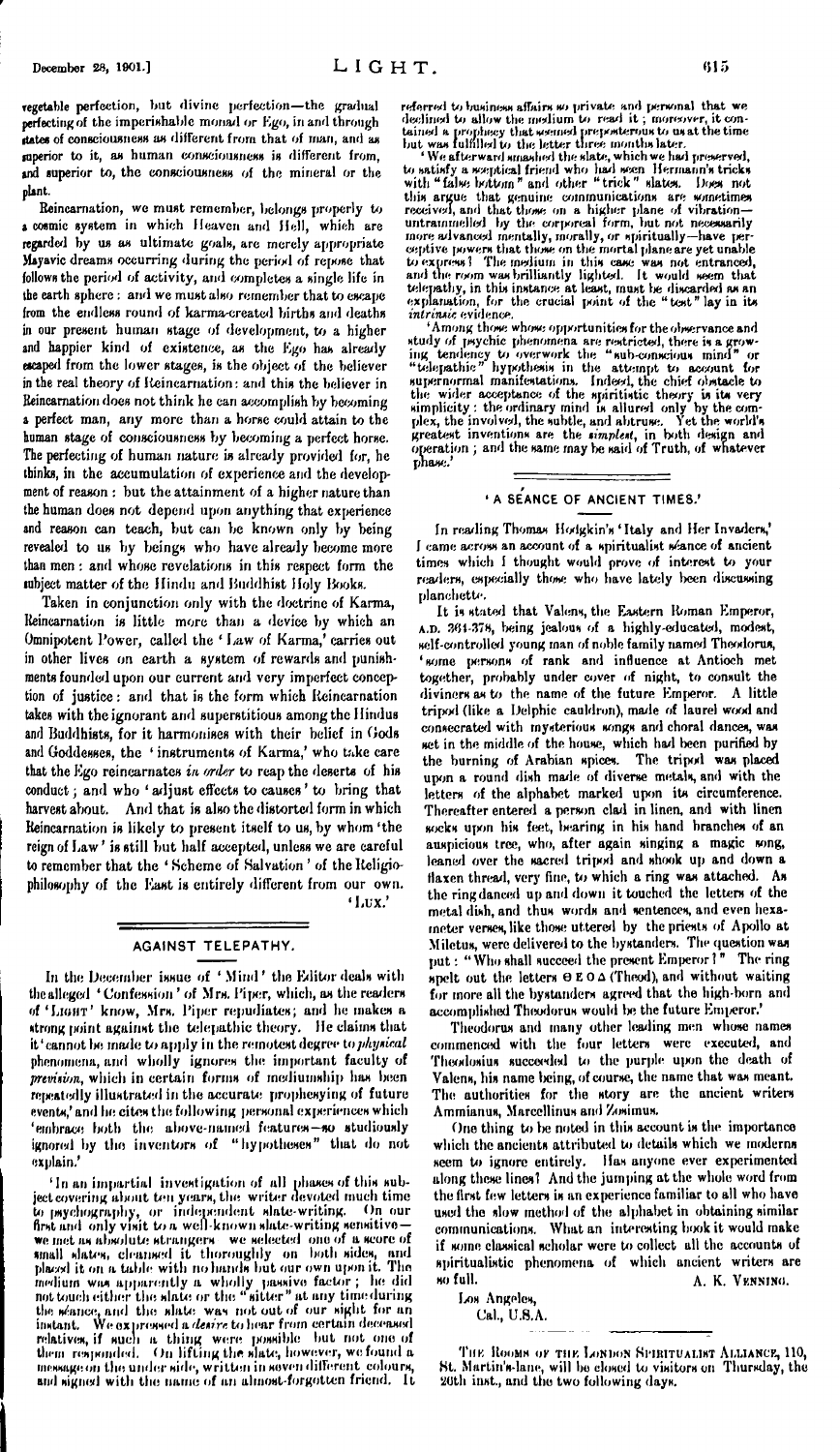*OFFICE OF 'LIGHT,' 110, ST. MARTIN'<sup>S</sup> LANE, LONDON, W.C.*

*SATURDAY. DECEMBER »th, 1901.*

## gaght,

**A Journal of Psychical, Occult, and Mystical Research. Pbjcs Twopence Weekly.**

- COMMUNICATIONS intended to be printed should be addressed to the Editor, Office of **'Light,'** 110, St. Martin's-lane, London, W.C. Business communications should in all cases be addressed to JIr. E. W. Wallis, Office of **'Light,'** and not to the Editor. Cheques and Postal Orders should be made payable to Mr. E. W. Wallis and should invariably be crossed ' $-$  & Co.'
- SUBSCRIPTION RATES.—'LIGHT' may be had free by post on the following terms:-Twelve months, Ios. 10d. : six months, 5s. 5d. Payments to be made in advance. To United States, 2dol. 70c. To France, 13 francs 86 centimes.
- **'Light'** may also be obtained from E. W. **Allen,** 4, Ave Maria-lane, London, and through all Newsagents and Booksellers.
- APPLICATIONS by Members and Associates of the London Spiritualist Alliance Library, eld., for the loan of books from the Alliance Library, should be addressed to the Librarian, Mr. B. D. Godfrey, Office of the Alliance, 11

## GOD THE BEAUTIFUL.

It has been a chill and sullen day. All day long a polluted haze has been slowly rolling in from our modern Babvlon, and now, blending with the dusk, it seems making up its mind to settle down for the night as a sulky fog. We have just taken our last look at our lately pretty garden, now our *Ichabod, for* the glory has indeed departed, and little remains beyond the *debris* of decayed roses and syringas, and the long brown stalks of the wild flowers on the bank. No wonder the heathen of the old world who could sigh and shiver as well as we—believed that the beautiful God had been defeated, and that the demon powers had prevailed to capture His celestial sun '

' The Beautiful God.' That reminds us of the lovely little book we were reading this morning—pleasant to touch and sight, with its pretty white and gold, and consoling to the heart, sorrowful because of its dead roses and its fading human flowers. Is it not just <sup>a</sup> little like <sup>a</sup> mockery—this dainty book-'God the Beautiful: An artist's creed'?\* ' It is all very well for the artists and the poets to play at Heaven upon earth, and to paint and sing as though the roses never died,' one says. Nay, but the poets do not sing like that; and the artists—well, the artists know the other side of the pattern they portray.

But the artist who is said to have written this book was under no delusions, and had no garland of roses. He was young and lonely, a stranger in a strange land, dying of consumption in a little inn in dingy Leith : and yet, as he lay there, slowly fading, there came out of his soul —so it is said—these roses of the heart, these day-dawns of the spirit, these haloes and heavens of faith and hope and love.

Well, light the lamp, draw the curtains, shut out the fogs of Babylon, and let us solace ourselves with this artist's hopes and dreams—dying alone, but for the faded aspirations of his youth.

The little book is all about Poetry, Music, and Art: ' Poetry as manifesting in language the Beautiful,' ' The Fine Arts as Creations of Beauty,' ' Music as a vehicle of Beauty,' 'Life, a discipline to evolve Spiritual Beauty,' ' Love, the Offspring of Beauty,' the personal, social, and national aspects of 'The Religion of Beauty,' 'The Divine Immanence as a God of Beauty,' ' Immortality, the Realisation of all Beauty.' On these lofty themes we will try to give a summary of the fine thoughts that breathe through this book, using, as far as possible, the writer'<sup>s</sup> own language.

•By E. P. B. London: Philip Wellby.

The poets are the seers of the race. They reveal to humanity the spiritual and the eternal, and universalize the inward and the spiritual life. The end of true Poetry is the elevation of the soul, that it may bring itself more into conformity with the great primal harmonies, regarding the present only as a prelude to a higher life. The whole realm of existence is thus seen to be divine thoughts expressed in beautiful forms and rhythmic measure, exactly like the basis upon which poetry and music are created. The spirit of all true Art is love and admiration. To see the Soul—that is the culminating glory of the artist. So Art is the true interpreter of history, religion, and common life. The Artist does not look upon the world as a piece of dead mechanism, but, as it is in reality, the expression, not yet perfect, of an all-pervading life of beauty and perfection. Indeed, Life itself, rightly understood and worked out, is a very' high form of Art, when, in the inner world of the soul's life, there are aspirations and strivings for beautiful ideals. That may be the purest and noblest of all forms of Art.

So with Music, which belongs to the sphere of the emotions. The true Musician emotionally, even if not intellectually, responds to the universal longings and hopes of human kind. The Cosmos is embodied Music; everything, from the atom to the highest forms of life, being united by the universal medium of Harmony. God, who strung the great harp of existence, with all its wonderful chords, and attuned them one to the other, is the supreme Composer, but the end is not yet. What melody will result when all the possibilities are achieved! Perfect Music then is, or might be, the highest mode of the soul's affirmation that the Cosmos, as a whole, is working for the absolutely beautiful and perfect.

The discipline of Life has for its end the evolving of Spiritual Beauty. A lofty purpose underlies the pressure, the seeming confusion and the struggles of this stage of being. Earth is the place where character is formed, or where personal experiments are made: but this is <sup>a</sup> progressive work, and it takes time for souls, as well as for seeds and trees, to come to perfection. The battle of life, however sharp, tends to the growth of character, if waged in a right spirit and for love's sake. The main object is not to win victories and accumulate gains, but to see farther, to feel deeper, to strike from the universe richer harmonies, and to grasp the fine truth that, after all, we are only at the beginning and on pilgrimage.

Here is the culmination. The very thing that seemed to end all really perfects all. Death strikes for Life <sup>a</sup> deeper note. It is not the destruction but, rather, the illimitable expansion of the personality, a fuller realisation of life. It takes the temporary, but leaves the imperishable. The Life here and the Life beyond become parts of one progressive existence, not so much separated by the river of death as united by the bridge of the ideal Invisible kingdoms encompass us where God finds expression in Life's harmony in its varied processes, all interdependent, and all dependent upon the laws of Love and Beauty. God is the God of Evolution, and Death is necessary for the working out of His perfect plan. It is not <sup>a</sup> decay of force; it is a mode of force. It does not diminish the sum of the world's energy, but increases it or provides it with larger uses. Beyond the veil, when the process is complete, we shall all find fulfilments, not dooms. We shall not be dragged before a dreaded despot, for judgment but shall enter upon the new life, freed from earth's trammels. We shall be drawn, by an irresistible affinity and attraction, towards the Centre, for love's service, far love's sympathy, for love's delights, all summed up in the union with the loving heart of conquering Love, the Beautiful God.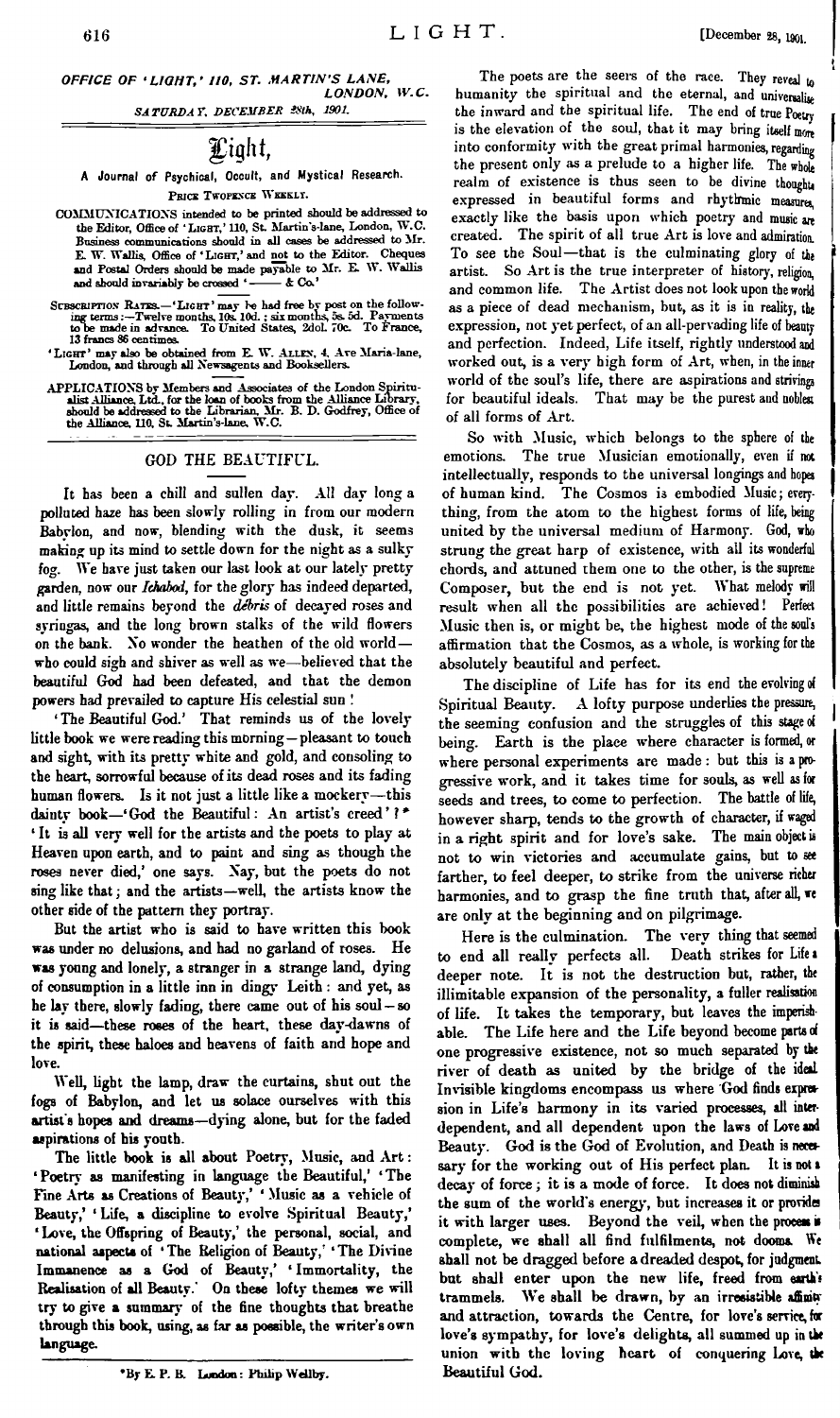## **II. Mb. William Davidsos.**

# The medium and herbalist who forms the subject of this

sketch follows pretty closely on the heels of Mr. Moss in point of popularity and business. Although he does not at first present to the psychologist all the pronounced phases of abnormality which are shown by Mr. Moss, yet, in many subtler directions a fund of interesting points for observation reveal themselves, expressing psychical endowments of a high subjective order. Like the



majority of his *confrère»,* he is a small man, in build spare and wiry, with an intellectual type of head and face, while nervous energy and sensitiveness are displayed in manner and expression. He has chosen to locate himself in the busy, grimy district called the Tynedock, of Newcastle, about as relatively distant from Mr. Moss's place of abode as is Harleystreet from the Surrey side of London, so that two distinctly different business centres are thus reached, to the mutual advantage of both patients and healers. An attempt to compare the work of all these interesting people would probably bring about the conclusion that there is comparatively small difference between the various methods of treatment in the generality of diseases or in the nature of the herbs prescribed, but great distinction between the individuals, with their ever varying phases of psychic sensitivity and the conditions under which they elect to practise. Each one, apparently, has his own very marked inclination or idiosyncracy regarding time, place, and requirements for the development of his calling, becoming more or less a law unto himself, subject generally to the advice of ' guides ' or invisible helpers in whom all evidently believe.

In one respect Mr. Davidson rather differs from the majority, as he has never, either for diagnosis or clairvoyance, found it necessary to take on the trance or condition of auto-suggestion. Although believing that inspirational help does come from spiritual agencies, yet he also bolds that man has within himself the inherent power to direct and command natural forces when the higher attributes of mind and soul are consciously brought into play. He leans towards certain theosophical theories and gives one the impression that, consciously or unconsciously, hissuccess in healing may

often be due to the mental and spiritual forces he sets in motion. Questioning him once on this point, he allowed that sometimes, when engaged on very bad cases, he has concentrated his mind in thought and prayer on the individual before retiring to rest,and he will also endeavourtomagnetise the herbs when mixing them for such a patient. Mr. Davidson is a very silent man, with a nature which either from lack of higher education or extreme sensitiveness seems deprived of all adequate power to express thoughts and feelings by language. It is this very incapacity to articulate by ordinary vocabulary anything more than surface comments (and these sparingly) which gives his words of suggestion or advice additional force and directness when treating, yet his medical insight and intuition would seem to be astonishingly clear and accurate, induced as they are by his natural clairvoyant faculties; and in the fifteen years or more he has spent as a healer, cases of tumours, fits, first stages of consumption, jaundice, &c., have all been successfully cured. In fact, physical ailments of almosteveiy kind short of surgical cases seem within the powers of all good herbalists to cure or alleviate.

Mr. Davidson does not often resort to magnetic treatment. For one thing, it depletes him somewhat, and for another, his faith in herbal remedies is such that when they are correctly prescribed he believes they will conquer any sickness the system can contract. He finds, too, as all do, that the accuracy with which he can diagnose is more than half the battle, and in his opinion there is no single organ of the body or phase of disease in the system which would not be susceptible to, and yield to, the action of one herb or another if correctly applied. His method of diagnosis, each time he sees a case under treatment, is to hold a hand of the patient in one of his own, and to pass the middle finger of his other hand over the clothes to the spots where the vital organs, such as heart, lungs, &c., are situated, and when be has thus lightly touched the various parts of the body his opinion is given as to the seat of the eviL This touch would appearto put him into a kind of magnetic *rapport* with the patient, and enable him to psychically see or 'sense' the conditions under consideration. The process seems so simple, but so unfailing in accuracy of response, that one feels as if a species of telegraphic information were going on between the sick organism and the brain consciousness of the healer.

The first opportunity which presented itself before the close of my northern visit, was seized one afternoon to make a trip Tynedock-wards and see something of Mr. Davidson's work under ordinary daily circumstances. Mr. W. H. Robinson, of Newcastle, kindly accompanied me, and we gave no hint of our coming, though in any case this would hardly have been necessary, as one is quite sure of finding a healer at home on given days and hours of the week. Somewhat surprised at our unexpected advent, Mr. Davidson admitted us into his modest little consulting room and dispensary at once, continuing his rapid operations of packing up herbs and attending to the patient he was occupied with at the moment of interruption. The callers may numberanything from forty to one hundred a day—they were one hundred and twenty-five on one occasion—so no unnecessary waste of time is permitted. On the day of our visit, at about 4.30 p.m., he had just seen his fifty-third caller, and the waiting room was yet full. During the two hours we sat in the small clinic watching proceedings and making notes, the front door bell tinkled steadily at intervals, admitting a new comer for almost every one who left; and in the intervals after diagnosis and advice, when the healer darts into a sort of cubicle arrangement for the purpose of weighing and mixing his herbs and remedies, we were generously allowed to put any questions we liked to the different patients, Mr. Davidson requesting them to give us any information on their treatment they felt inclined to impart This appeal, which was most good-naturedly acceded to on the part of the different patients, brought more than one pathetic and strangely interesting story to light. Despair at seeing life and work slipping away, in spite of all the doctors could do, has driven many a chance visitor to the herbalists, who are looked upon as last resources; and strange to say, these particular cases often turn out the most complete cures in the end.

**From** *a photo by*} **(P. II**, *Laurs*, *Newcastle.*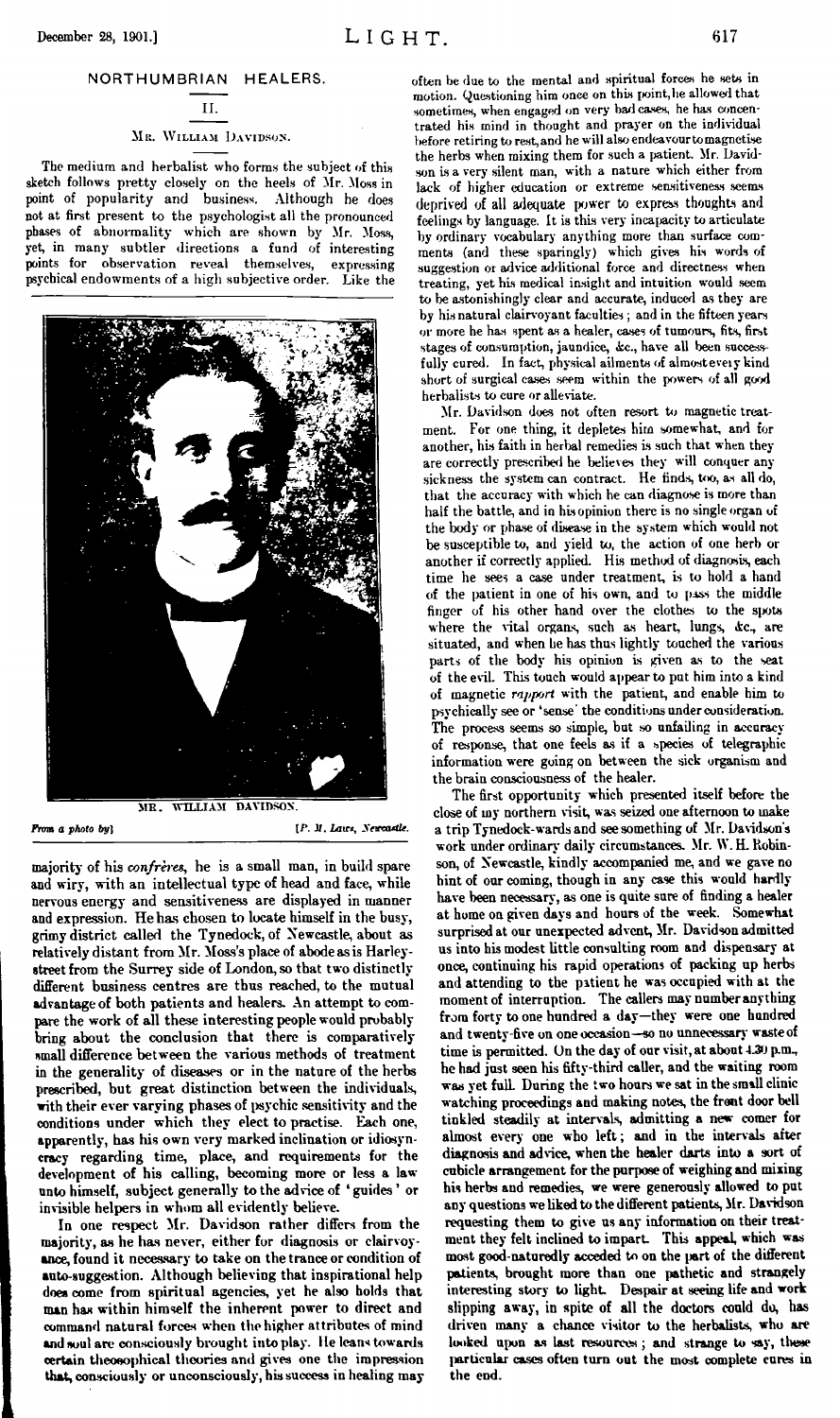Mr. Davidson is a true Northumbrian, and comes directly from the collier class, having been a pit hand, boy and man, in the Harton Colliery some twenty years ago. Like many similarly employed he was a strict chapel-goer before he became drawn into Spiritualism, at Seaham Harbour. The truth concerning his clairvoyant faculty was speedily disclosed at circles, and from one or two details which I gathered relating to his personal history, there is little doubt that he comes from a psychically sensitive family. He, himself, 'saw things ' from the age of seven, and he related with much clearness of memory the nature of his first vision which occurred in his home at that early age. It appears that he described to his mother the double of his grandfather, who seemed to be seated by their fireside at a time when the old man wasliving in quite another neighbourhood. Child and grandfather had never met, and it was through his request to learn who the old man might be in their kitchen that his power of second sight was discovered. Rather distressed and anxious over this peculiar side of her son's mind, and finding that these visions persisted at intervals, his mother finally decided to consult a doctor living some little distance away. The result of this maternal solicitude brought about an arrangement which placed this boy of nine unreservedly in the doctor's hands for a period of six weeks. Fortunately for him, his mother, getting uneasy, removed him before the contracted time, for—as Mr. Davidson related in his usual laconic style—during the month when under the doctor's treatment he lived through one of the darkest and most miserable episodes of his young life. It would seem that this medical genius of thirty years ago could think of no better or more scientific course to adopt than to treat the case as a phase of lying and cunning in a hysterical boy. So much is now heard by the general public of *visions*, dreams, clairvoyance, &c., that a repetition of such treatment under similar circumstances would be probably beyond all possibility to-day. Mr. Davidson paid a tribute of gratitude to the doctor's wife, who was good to him and tried to alleviate his childish miseries, whenever she could secure the key of his door. It was during one of these surreptitious visits on her part that he obtained another clear and terrible vision, that of a shipwreck, in which a young officer on board figured prominently. The description of this officer being asked for and given,it wasinstantly recognised by the lady as that of her brother, who was a sailor, and who did indeed subsequently lose hislife atsea in the manner described. This remarkable gift of prophetic clairvoyance has neverdeserted Mr.Davidson,though the faculty now appearsto have become focussed into one channel forthe useof his profession, and he rarely 'sees' spontaneously on matters unconnected with the requirements of health. He spends a busy life in a humble way, making only the small uniform charge of half a crown per person, and this includes the necessary herbs. It would be impossible to accuse him or any other of the well-known magnetic healers I met, of obtaining money underfalse pretences. They work untiringly, give their services ungrudgingly, at the call of charity, and however ' preposterous ' or unscientific they appear to the great majority there is little doubt that as a class they' do supply a want and are considered a great boon by thousands of respectable, hard-

### J. Stannard.

DB. J. M. PEEBLES IN AUSTRALIA.—The venerable Spiritual Pilgrim,' Dr.J. M. Peebles, has started on a fourth trip around the world, and has been accorded a hearty wel-<br>come in Melbourne, where a splendid 'Reception' was<br>arranged in his honour, presided over by Mr. W. H. Terry,<br>the editor of the 'Harbinger of Light.' The 'Doctor' lecture in Australia, on Sundays and week days for an indefinite length of time, and may visit India and London on his way back to America.

working poor.

MRS. PIPER'S ALLEGED 'CONFESSION.'—Writing in the<br>
'Banner of Light,' December 7th, Miss Lilian Whiting<br>
stated that she had an interview with Mrs. Fiper after the<br>
publication of her alleged 'confession,' when Mrs. Piper<br> in explanation of the message that came through her organism, she meant telepathy from those in the Unseen, and not from persons in this world,—as she was made to appear to say, in the interview.' Mrs. Piper also declared that she 'did not say that she 'denied the spiritualistic hypothesis."'

## ST. ANDREW'<sup>S</sup> CROSS.

## FROM A SERMON PREACHED ON ST. ANDREW'S DAY.

## <sup>B</sup><sup>y</sup> 'A <sup>M</sup>idland <sup>R</sup>ector.'

There is a particular kind of cross, in the shape of the letter X, called St. Andrew's Cross, because it was supposed to have been used at his death. He is represented in some celebrated old pictures as leaning on a cross of this description, and holding in his right hand the Gospel. And he is said to have uttered this fervent address to the cross on which he was about to suffer : ' Hail, precious Cross, conse-crated by the body of Christ ! I come to thee exulting and full of joy. Receive me into thy dear arms.' There'must have been something wonderful, we think at once, in the Gospel that he had preached so faithfully, which enabled him to meet his dreadful fate in such a noble spirit. Alas !

in this advanced age of ours, wherein we have gained and lost much, there is but little of that exalted spirit left.

The cross on the left, and the Gospel on the right—let us see how the dark problems of the one may be solved and explained to us in the light of the other. The cross is before us all; it enters into all our lives ; but where are we, any of us, without a gospel to shed its light upon it ? Both these elements are needed to make our lives complete. It is the gospel that sheds a halo of glory over the cross, and over human life. The cross, even as a religious symbol, is almost as old as the soul itself ; as a fact in human experience, no doubt it is as old as man, who was always 'born to trouble as the sparks fly upwards '; it is the explanation of it that we want. The gospel is the key which unlocks the mystery of the ages. The cross, which in the ancient religions used to be carried about, and was the most common and familiar emblem in use, under Christianity took the form of the Papal keys, or St. Peter's keys,which were supposed to unlock the gate of Heaven. Of course, it is only a corrupt superstition to think that the Pope has any more ' power of the keys' than any other man, but there is profound truth in the original idea, which under the gospel transforms the old cross into a key. Because apart from all Romish nonsense and all superstitious use, the truth is there, that the cross does remain the key for all of us. There is only does remain the key for all of us. one key that for any of us can unlock the gates of eternal life, which those words of Christ supply: 'Whosoever will come after me, let him deny himself, and take up his cross, and follow me.' That cross, whenever we will learn to take it up, we shall find to be indeed <sup>a</sup> key of gold. No, the Pope cannot do it for you; the Church cannot do it for you ; the priest, by muttering a few words, cannot make it all right for you, either before or after death : even Christ can only point out the way. You must each have your own cross, and that, if you bear it in Christ'<sup>s</sup> spirit, will become your own key.

We are so accustomed to think of the cross in connection with Christianity, that the cross and the Gospel have become almost synonymous terms. But the cross, as <sup>a</sup> religious symbol, was in the world thousands of years before Christ came. It was a prominent feature in the ceremonial of the ancient religions of Egypt, and there were various sacred meanings attached to it by the ancient Egyptians just as there are by Christians in our day. Whep Christ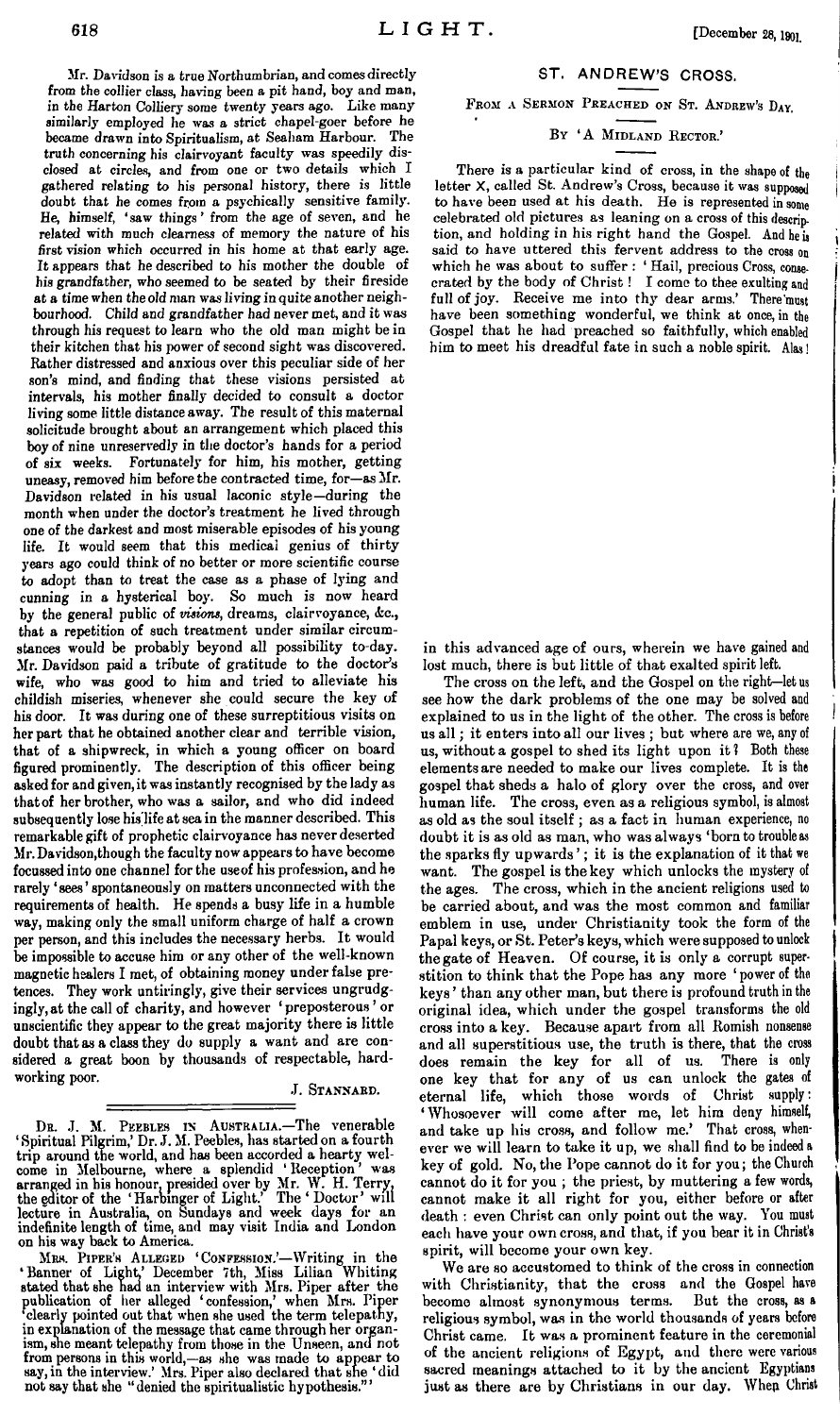speaks of every disciple 'taking up his cross,' He is referring to what was a well-known practice, then and always existing; well known, at any rate, to Him with all its mystic meanings, familiar as He was with all the wisdom of Egypt. And what we have grown accustomed to signify by the cross, in the sense of trouble and sorrow, was of course an established fact in the world at an even earlier period. The Gospel does not bring the cross, it finds it here already. It suggests a remedy and an explanation, but it does not offer to remove it for us, because that would be impossible, and would defeat the very object of life itself. And it teaches us that we can only enter the innermost shrine, the Holy of Holies, we can only win rest and peace, as we learn to lift it up, each one for himself. People often do, think, and talk as though the following of Christ in some way *makes* the cross. No, the fact of the cross is there, whether you follow Him or not. They would have no check or restraint on their earthly impulses ; they would kick the cross away from them, they would hide it out of sight, they would turn their backs upon it, but its shadow is upon them all the time. You do not change the facts of life because you refuse to recognise and understand them. It is only when we seek to throw off the yoke and shirk the cross that we make the burden heavier than we can bear. The true following of the Christ brings only joy and gladness, and lights up the future with everlasting hope; it expands our nature in every direction, and raises it to heaven. When you were brought as an infant to yonder font, and the sign of the cross was made on your brow, it was not to put upon you something that was not already there: it was only as a sign that you should live to take up that cross for yourself, and stamp it so upon your soul as to win the crown of glory to which it points. It is an interesting and instructive symbol of eternal truth, that links us to the most ancient times. It takes our minds back to those early days when the first followers of Christ did nothing without it. As they rose in the morning and lay down at night, whenever they ate and drank or engaged in any enterprise, whenever they entered in or went out of the house, this sign was always made. And in their last earthly sleep, a cross, as the sweetest symbol of immortal life, was held before their closing eyes, and when the spirit fled, was left to rest upon the deserted corpse. We have changed all that, as we change so many things: but there is no getting away from the fact which that cross conveys : and we need the consolation of its beautiful truth, no less than the saints of old did.

Ah <sup>1</sup> it is not the cross that brings sadness, it but takes itaway. It is the neglect to carry it that causes all the gloom and sorrow and doubt that fills our world to-day. If we understood it rightly, we should welcome it with joy, as St. Andrew did, even when it came in its most forbidding aspect, its seemingly most cruel form—most kind really, perhaps, when it appeared most cruel, because about to bestow its richest gift of all.

Would we have it otherwise? Would you forfeit the crown of immortality, because you can only gain it by taking up your cross for these few earthly years <sup>1</sup> Would you be without the roses, if you cannot have them without the thorns ! Would you miss the smiles, because mingled with them there must be tears? You would like it all roses and all smiles : but that would not be good for you. If there was no difficulty there would be nothing to make an effort for ; if there were no hills to climb we should always remain below. You would like it all sunshine, but the clouds are needed too. You would like to banish death, to remain always as you are, poor, stunted, helpless, undeveloped creatures, always clinging to the earth ; but it is only death that can admit you to real life. No, it is all in wiser hands than ours. Let us take life as we find it; let us cheerfully and thankfully accept our cross, such as it is ; if it seems hard for a while, it will be easier by and bye. Let us deny ourselves, and we shall surely find ourselves better, and larger, and purer, and truer, because we lost ourselves. Let us follow Christ, and He will lead us to the Highest. Let us crucify our lower nature, that above the tomb of our dead selves the new man may have power to manifest in its risen beauty.

Then, after all, the cross represents the veritable Tree of

Life for all of us. Why should we seek to shirk its burden? Is it not the best emblem of human life, what it is, what it should be, what it is coming to be ? The cross with its foot on the earth, its branches extending far and wide, and the top of it pointing to the stars ! That is the human body itself—the form of a cross, and how well it signifies the real and spiritual life of man! The earthly element below, but the divine and boundless at the top ; our feet standing on the ground, our arms outstretched in sympathy to embrace the world, while the noblest part towers upwards like a god.

So every man by denying himself, by subduing his lower nature, has to raise his own cross from Earth to Heaven. And so those griefs and cares and hardships which now for awhile seem to make a cross for you, may change in character, according to your way of looking at it. You may gaze always downward at its foot, or you may look with it upwards to the skies. You may lift up your cross higher and higher, till the light of Heaven shines upon it, and all its sadness fades away. You may turn it into a ladder, upon which you shall see the angels going up and down, bearing you strength and peace and comfort. We shall always welcome it with joy, when we know the blessedness to which it leads. It is no longer dark and terrible, with a gospel that explains its mystery : a gospel that points us upwards to a future of immortal hope, a future of never-ending ascent and progress to the infinite beyond ; a gospel that reveals to us, in the eternal love of God, our perfect crown of life ; a gospel that draws aside death's curtain to show us glimpses of the glory which awaits each faithful struggler, each earnest worker, each patient sufferer, who through this earthly discipline and trial shall win his way at length to everlasting peace.

## **SYMBOLICAL MONOGRAMS AND THEIR INTERPRETATION.**

I wish to confirm and supplement the remarks made by your representative in regard to the interesting illuminated monograms produced psychometrically by Mrs. Skilton, of Brentford, and interpreted, apparently by inspirational methods, by Mrs. William Paulet.

The special sitting referred to was one in which I endeavoured to exclude any possibility of thought transference in obtaining the results. The signature of the gentleman was sent to me, and, though I was acquainted with his mother, I had met her son on two occasions only, and knew little regarding his character and past history, and certainly neither Mrs. Skilton nor Mrs. Paulet had any idea regarding him, and could not possibly have obtained any knowledge by normal means, as his signature was only produced by me at the beginning of the sitting. While the artist medium was painting the monogram in question, Mrs. Paulet described clairvoyantly a form with an Eastern appearance, resembling a native of China, close to Mrs. Skilton, which she asserted had also been described by other clairvoyants. While the painting was proceeding,in a room well illuminated with electric light—the medium being in an abstracted mental condition, as if fully absorbed in her work, and onlyanswering questions with an effort—numerous percussive sounds were audible, apparently in confirmation of the explanations given by Mrs. Paulet, who during the process, and immediately afterwards, gave a long account of the character of the gentleman, and much of his previous history,which was quite unknown to me or to my wife, who was also present. In reference to the result of the interpretation, the mother of the gentleman writes thus: 'It is wonderful, and I who know my boy's life and character well can say it is truthfully exact.'

I have had several monograms executed for friends by simply sending their signatures to Mrs. Skilton, who in her own house produced the paintings, and the interpretations have been given afterwards by Mrs. Paulet. A very sceptical, shrewd Scotch friend of mine sent his own and his wife's signatures, and in acknowledging the monograms with the interpretations, two days ago, writes to my wife thus : 'The whole thing is rather wonderful, indeed it is very *uncanny,* for there are traits described in them that neither you nor